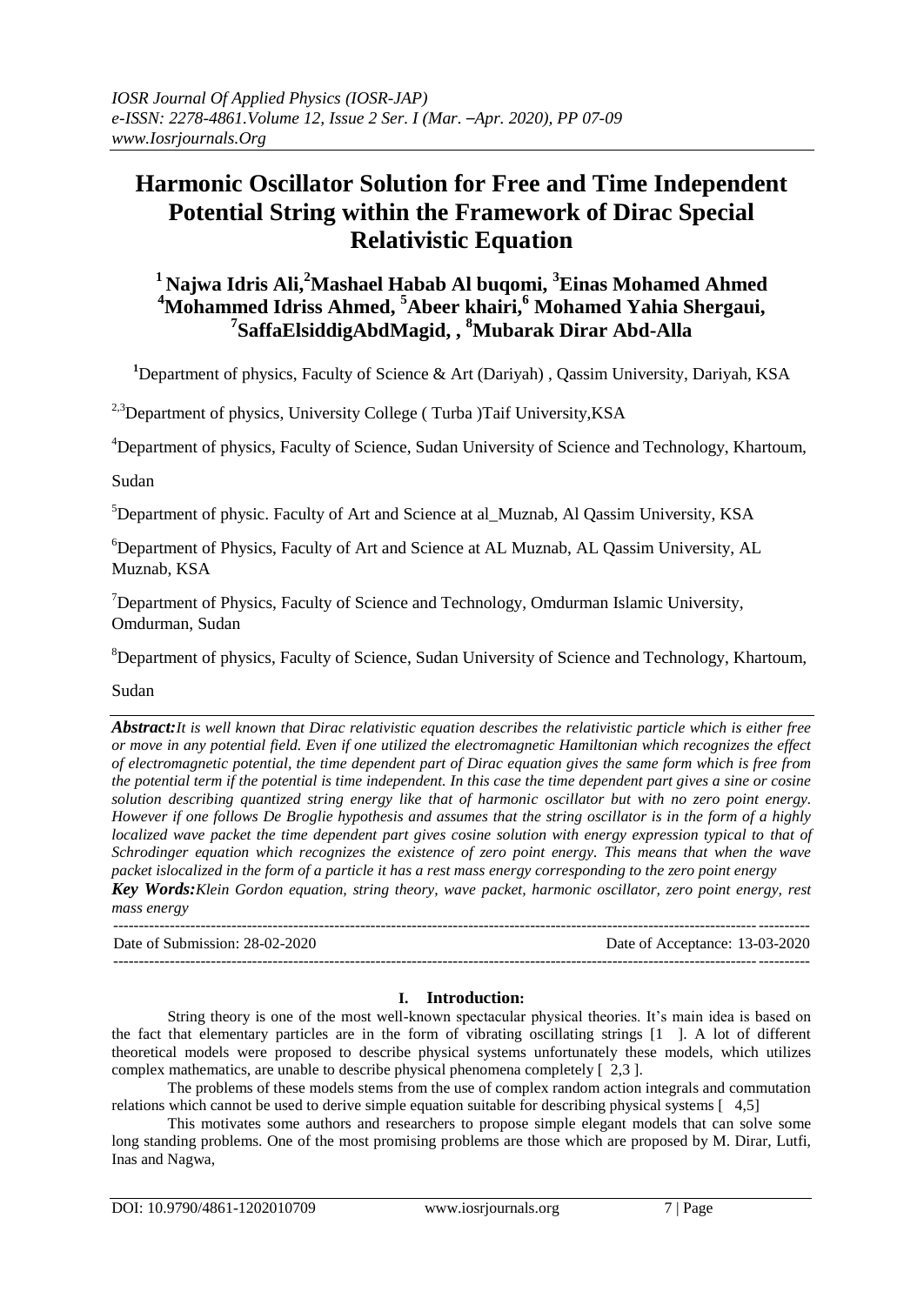In most of these approaches the energy expression was obtained by treating particles as vibrating harmonic oscillating strings [ 6,7 ]. There models succeeded in solving many problems for many physical systems [ 8 ]. For example it was utilized to solve some super conductivity problems beside derivation of the radioactive decay law

The String Model Based on the Klein Gordon Equation

The function f in spherical coordinate takes the form

$$
\nabla f = \frac{\partial f}{\partial r}\hat{r} + \frac{1}{r}\frac{\partial f}{\partial \theta}\hat{\theta} + \frac{1}{r\sin\theta}\frac{\partial f}{\partial \phi}\hat{\phi}(1)
$$

If one considers f to depend on r only , one gets

$$
\nabla f = \frac{\partial f}{\partial r} \hat{r}
$$
 (2)

on the other hand Klein Gordon Equation takes the form

$$
-\hbar \frac{\partial^2 \psi}{\partial t^2} = -c^2 \hbar^2 \nabla^2 \psi + m_0^2 c^4 \psi \tag{3}
$$

To simplify this equation let:

Thus separating time and spatial part gives  
\n
$$
\psi = u(r)f(t) = uf(4)
$$
\n
$$
\hbar^2 \frac{\partial^2 f}{\partial^2 f} = 1 \quad \text{and} \quad \frac{\partial^2 f}{\partial^2 f} = 1 \quad \text{and} \quad \frac{\partial^2 f}{\partial^2 f} = 1 \quad \text{and} \quad \frac{\partial^2 f}{\partial^2 f} = 1 \quad \text{and} \quad \frac{\partial^2 f}{\partial^2 f} = 1 \quad \text{and} \quad \frac{\partial^2 f}{\partial^2 f} = 1 \quad \text{and} \quad \frac{\partial^2 f}{\partial^2 f} = 1 \quad \text{and} \quad \frac{\partial^2 f}{\partial^2 f} = 1 \quad \text{and} \quad \frac{\partial^2 f}{\partial^2 f} = 1 \quad \text{and} \quad \frac{\partial^2 f}{\partial^2 f} = 1 \quad \text{and} \quad \frac{\partial^2 f}{\partial^2 f} = 1 \quad \text{and} \quad \frac{\partial^2 f}{\partial^2 f} = 1 \quad \text{and} \quad \frac{\partial^2 f}{\partial^2 f} = 1 \quad \text{and} \quad \frac{\partial^2 f}{\partial^2 f} = 1 \quad \text{and} \quad \frac{\partial^2 f}{\partial^2 f} = 1 \quad \text{and} \quad \frac{\partial^2 f}{\partial^2 f} = 1 \quad \text{and} \quad \frac{\partial^2 f}{\partial^2 f} = 1 \quad \text{and} \quad \frac{\partial^2 f}{\partial^2 f} = 1 \quad \text{and} \quad \frac{\partial^2 f}{\partial^2 f} = 1 \quad \text{and} \quad \frac{\partial^2 f}{\partial^2 f} = 1 \quad \text{and} \quad \frac{\partial^2 f}{\partial^2 f} = 1 \quad \text{and} \quad \frac{\partial^2 f}{\partial^2 f} = 1 \quad \text{and} \quad \frac{\partial^2 f}{\partial^2 f} = 1 \quad \text{and} \quad \frac{\partial^2 f}{\partial^2 f} = 1 \quad \text{and} \quad \frac{\partial^2 f}{\partial^2 f} = 1 \quad \text{and} \quad \frac{\partial^2 f}{\partial^2 f} = 1 \quad \text{and} \quad \frac{\partial^2 f}{\partial^2 f} = 1 \quad \text{and} \quad \frac{\partial^2 f}{\partial^2 f} = 1 \quad \text{
$$

$$
-\frac{\hbar^2}{f}\frac{\partial^2 f}{\partial t^2} = -\frac{1}{u}c^2\hbar^2\nabla^2 u + m_0^2c^4 = E^2
$$
 (5)

Where E is a constant parameter having the dimension of energy separating the time part, one gets

$$
-\hbar^2 \frac{\partial^2 f}{\partial t^2} = E^2 f \tag{6}
$$

This equation can be solved by suggesting the solution

$$
f = A \sin \alpha t \dot{f} = \frac{\partial f}{\partial t} = \alpha \cos \alpha t \ddot{f} = -\alpha^2 f(7)
$$

 $\int \frac{1}{2} h^2 f = E^2 f$ 

Thus inserting (7) in (6) gives

Thus

 $\alpha^2 \hbar^2 = E^2(8)$ Let f be in the form of a pure wave. This it satisfy periodicity condition.  $f(t + T) = f(t)$  (9)

Hence (7) gives

 $A \sin \alpha (t + T) = A \sin \alpha t$  $\sin \alpha t \cos \alpha T + \cos \alpha t \sin \alpha T = \sin \alpha t (10)$ 

This requires

$$
\cos \alpha T = 1
$$
  
 
$$
\sin \alpha T = 0
$$
 (11)

This requires

$$
\alpha T = 2n\pi
$$

$$
\alpha = \frac{2\pi n}{T} n w(12)
$$

In view of equation (8) one gets

 $E = \pm \hbar \alpha = \pm n \hbar w$  (13) Thus if the proton satisfies periodicity condition, its energy is quantized consider also a solution  $f = A \cos \alpha t (14)$ Direct substitution in (4) gives  $\hbar^2 \alpha^2 f = E^2 f$ Thus again  $E = \pm \hbar \alpha(15)$ Using the periodicity condition  $f(t + T) = f(t)$  $\cos(\alpha t + \alpha T) = \cos \alpha t (16)$  $\cos \alpha T \cos \alpha t - \sin \alpha T \sin \alpha t = \cos \alpha t$ 

Which requires

 $\cos \alpha T = 1$   $\sin \alpha T = 0$  (17)

Again

$$
\alpha T=2n\pi
$$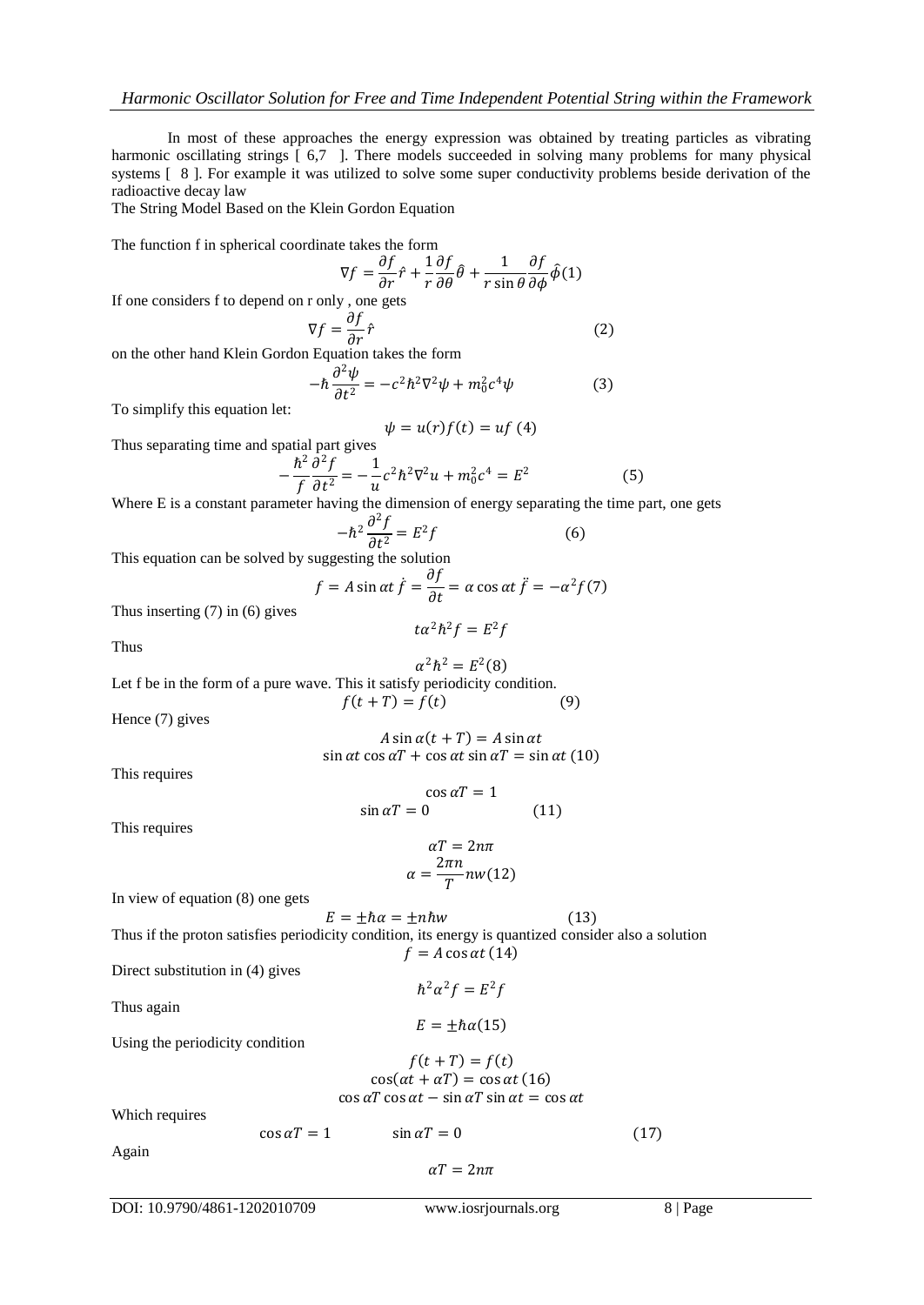$$
\alpha = \frac{2n\pi}{T} = nw \tag{18}
$$

According to equations (15) and (18) the photon energy is given by

$$
E_p = E = \pm h\alpha = \pm nhw(19)
$$

The minus and plus signs may be related to the atomic transition  $E_f = E_i + E_n$  (20)

 $\alpha$ 

Where the plus here means that n photons are absorbed by the medium, while the minus sign indicated emission of n photons by the medium. The energy  $E_f$  is the final energy of the medium while  $E_i$  is the initial energy of the medium.

These solutions are dependent on the periodic time change of the photons number, where the photons or oscillators behave as continuous electromagnetic waves.

Another approach or solution can be suggested if we use the De Broglie hypothesis by considering the wave function as a wave backet. If one assumed that the photon is a localized particle formed from a very large number of waves. The photon will look like a half wave.

Fig (1) a photon formed a very large number of particles thus is highly localized in the form of a half wave. Consider now a solution of Eq. (6) in the form

$$
f = A\cos\alpha t (21)
$$

Then assume that just outside the localized wave backet the photon does not exist. This means that [see fig (1)]

$$
\cos\frac{1}{2}\alpha T = 0
$$
\n
$$
\frac{1}{2}\alpha T = \left(n + \frac{1}{2}\right)\pi
$$
\n
$$
\alpha = \frac{2\pi \left(n + \frac{1}{2}\right)}{T} = \left(n + \frac{1}{2}\right)w(23)
$$
\n(22)

According to equation. This resembles the ordinary harmonic oscillator solution, where equations (15), (19) and (33), show that the string energy is given by

$$
E = \pm \left(n + \frac{1}{2}\right)(24)
$$

#### **II. Discussion:**

The ordinary Klein-Gordon in Eq. (3) is spitted into time dependent and time independent parts by suggesting the wave function to split into time dependent multiplied by time independent functions as shown by equation (4), to get pure time dependent equation [see eq  $(6)$ ]. Assuming sine solution in (7) and assuming the oscillator behaving as a continuous or a train of discrete waves the periodicity condition in (9) and (10) shows that the energy is quantized in the form of discrete quanta as shown by eq (13), with plus and minus signs. Suggestion of a cosine solution in (14) and applying periodicity condition again leads to the harmonic oscillator energy in eq (19) but with no zero point energy.

However, when one considers the oscillating vibrating string in the form of a localized wave, the periodicity conditions becomes that of a wave packet rather than that of a wave train. With cosine function solution shown in eq (21) and the assumption that just outside the localized wave packet the particle d does not exist [see eq (23)], a new expression of energy was found. This energy expression in eq (24) shows that the string energy is typical to that of the ordinary harmonic oscillator.

The zero point energy corresponds to the rest mass energy of the string, i.e.

$$
m_0 c^2 = \frac{1}{2} \hbar w
$$

Whereas the total relativistic energy takes the form

$$
E = mc^2 = \left(n + \frac{1}{2}\right)\hbar w
$$

### **III. Conclusion**

The solution of the Klein Gordon equation shows that the energy is quantized by applying periodicity conditions and assuming the particles as continuous wave trains and as a localized wave group. Strikingly the solutions show that all particles behave as strings no matter what the potential is. When one consider strings to be highly

#### **References**